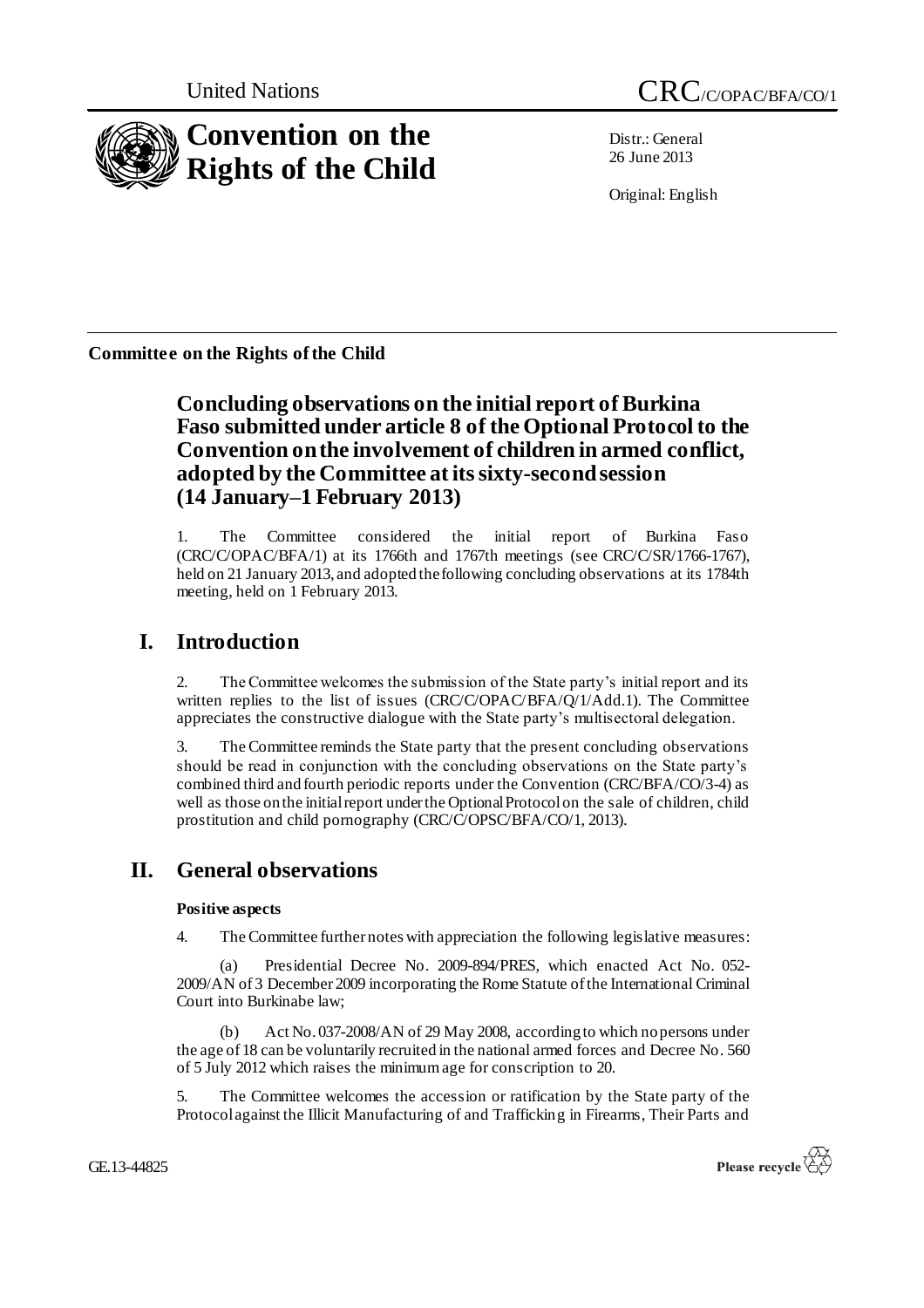Components and Ammunition, supplementing the United Nations Convention against Transnational Organized Crime, in May 2002.

# **III. General measures of implementation**

### **Coordination**

6. While noting that the Permanent Secretariat of the National Council for the Survival, Protection and Development of Children collaborates with its decentralized structures and with the Ministry of Defence for the implementation of the Optional Protocol, the Committee is concerned about the lack of information regarding the resources of the Permanent Secretariat and the lack of effective coordination between the relevant agencies at national level and the decentralized regional agencies.

7. **The Committee reiterates its previous recommendation under the Convention (CRC/C/BFA/CO/3-4, para. 11, 2010) that all necessary measures be taken to ensure effective coordination for the implementation of the Optional Protocol, including with the decentralized agencies, and to provide sufficient human, technical and financial resources to the coordination mechanism. It invites the State party to include information in this regard in its next periodic report.**

### **Dissemination and awareness-raising**

8. While noting the State party's efforts to disseminate the Optional Protocol, such as the publication of materials on the rights of the child which refer to the Optional Protocol, the Committee is concerned that these efforts mainly targeted the national armed forces and were not sufficiently directed at the children themselves. It notes further that awareness of the principles and provisions of the Optional Protocol is low among the general public.

9. **Pursuant to article 6, paragraph 2, of the Optional Protocol, the Committee recommends that the State party enhance its efforts to make the principles and provisions of the Optional Protocol widely known to the public at large, and children in particular, including through greater involvement of the media in awarenessraising programmes.**

#### **Training**

10. While noting that training was organized for members of Parliament on children's rights, as well as for armed forces at all levels on children's rights and international humanitarian law, the Committee regrets the lack of specific training on the provisions of the Optional Protocol in the curricula provided to military and law-enforcement personnel, including those involved in international peacekeeping operations.

11. **The Committee recommends that the Optional Protocol be systematically included in the training of all relevant professional groups, in particular the armed forces and members of international peacekeeping forces, law-enforcement and immigration officers, prosecutors, lawyers, judges, social workers, medical professionals, teachers, media professionals and local and district officials.**

#### **Data**

12. The Committee regrets the lack of data relating to children, as regards the acts covered by the Optional Protocol, in particular on asylum-seeking, refugee, migrant and unaccompanied children present within its jurisdiction, who may have been recruited or used in hostilities.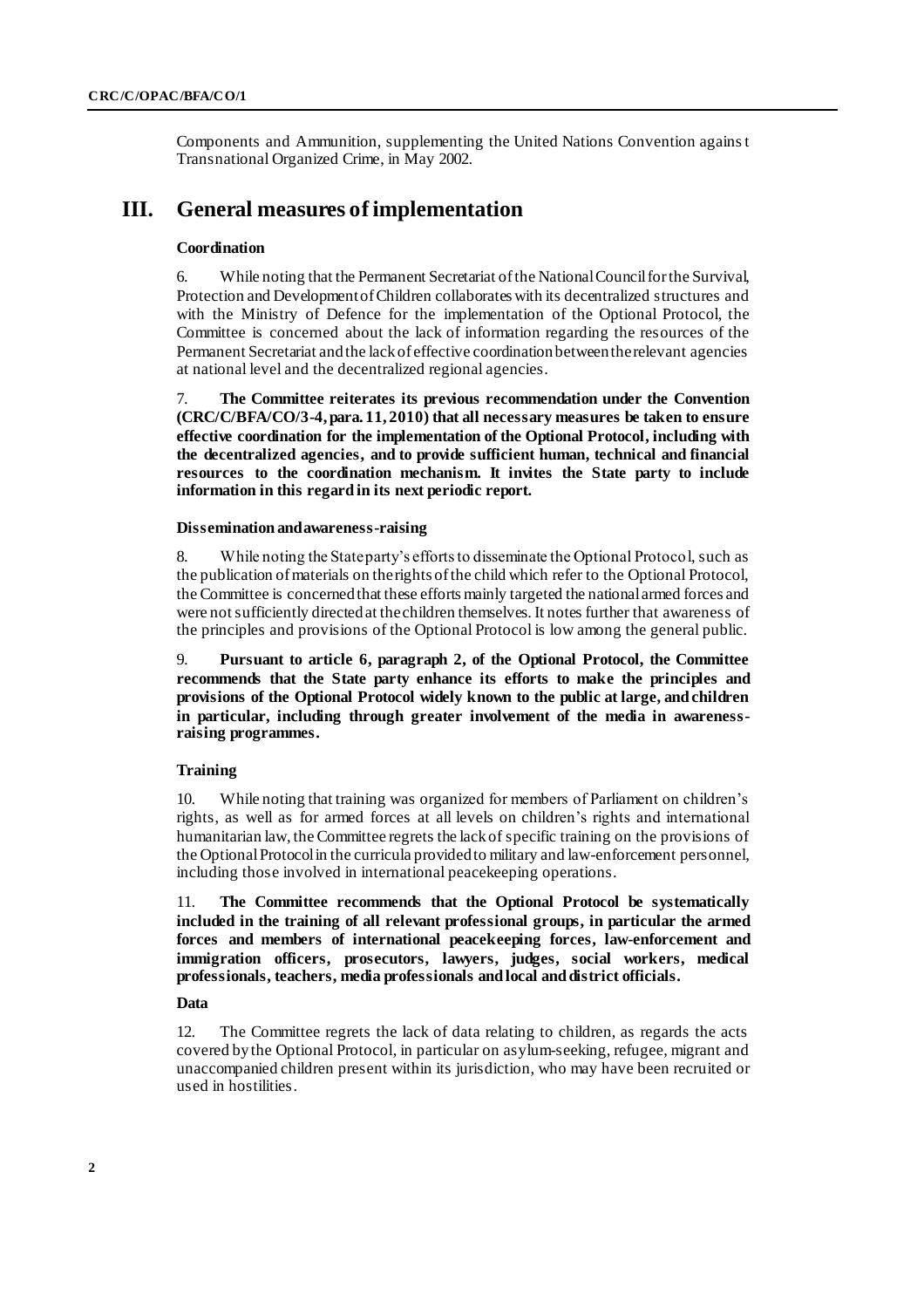13. **In the light of its concluding observations under the Convention (CRC/C/BFA/CO/3-4, para. 19, 2010), the Committee recommends that the State party establish a mechanism for the comprehensive collection of data, disaggregated by sex, age, nationality, ethnic origin and socioeconomic background, on all areas relevant for the implementation of the Optional Protocol, in particular to identify and register all asylum-seeking, refugee, migrant and unaccompanied children under the State party's jurisdiction.**

# **IV. Prevention**

#### **Prevention of recruitment by non-State armed groups**

14. The Committee is concerned that the State party has undertaken insufficient measures to prevent the recruitment of Burkinabe children by non-State armed groups present near the State party's border with Mali.

15. **The Committee urges the State party to take more effective measures to ensure that no children on its territory are recruited by non-State armed groups as a result of the ongoing armed conflict in Mali, including by closely controlling its borders and mobilizing communities. The State party should consider seeking technical assistance from, inter alia, the United Nations Children's Fund (UNICEF).**

#### **Age verification procedures**

16. While taking note that the State party has established procedures to verify the ages of incoming recruits, the Committee remains concerned at the low level of birth registration in the State party and the lack of measures in place to detect forged documents, which may impact on the effectiveness of these procedures.

17. **The Committee underlines the importance of birth registration as a preventive measure and reiterates its recommendation under the Convention (CRC/C/BFA/CO/3-4, para. 35, 2010) to continue and strengthen its efforts to establish a national system of free birth registration for all children. It further calls on the State party to take all necessary measures to detect the use of forged documents by persons under the age of 18.**

### **Military schools**

18. While noting that the Kadiogo Military Academy enrols both boys and girls, the Committee is concerned that girls may be subject to inequitable treatment and gender discrimination. The Committee also notes that the Ministry of Education approved the programmes and courses of the Academy and appointed the teachers. However, it is concerned that the Academy remains under the supervision of the national armed forces, which consequently report directly to the Ministry of Defence. Further, although children enrolled are not trained in the use of weapons, the Committee is concerned that military discipline is included in the curricula of children as young as 11 years old and that they do not have access to a complaints mechanism.

### 19. **The Committee recommends that the State party:**

**(a) Take all the necessary steps to guarantee equal treatment between boys and girls;**

**(b) Ensure that the Kadiogo Military Academy, currently under the responsibility of the Ministry of Defence, be placed under the supervision of the Ministry of Education;**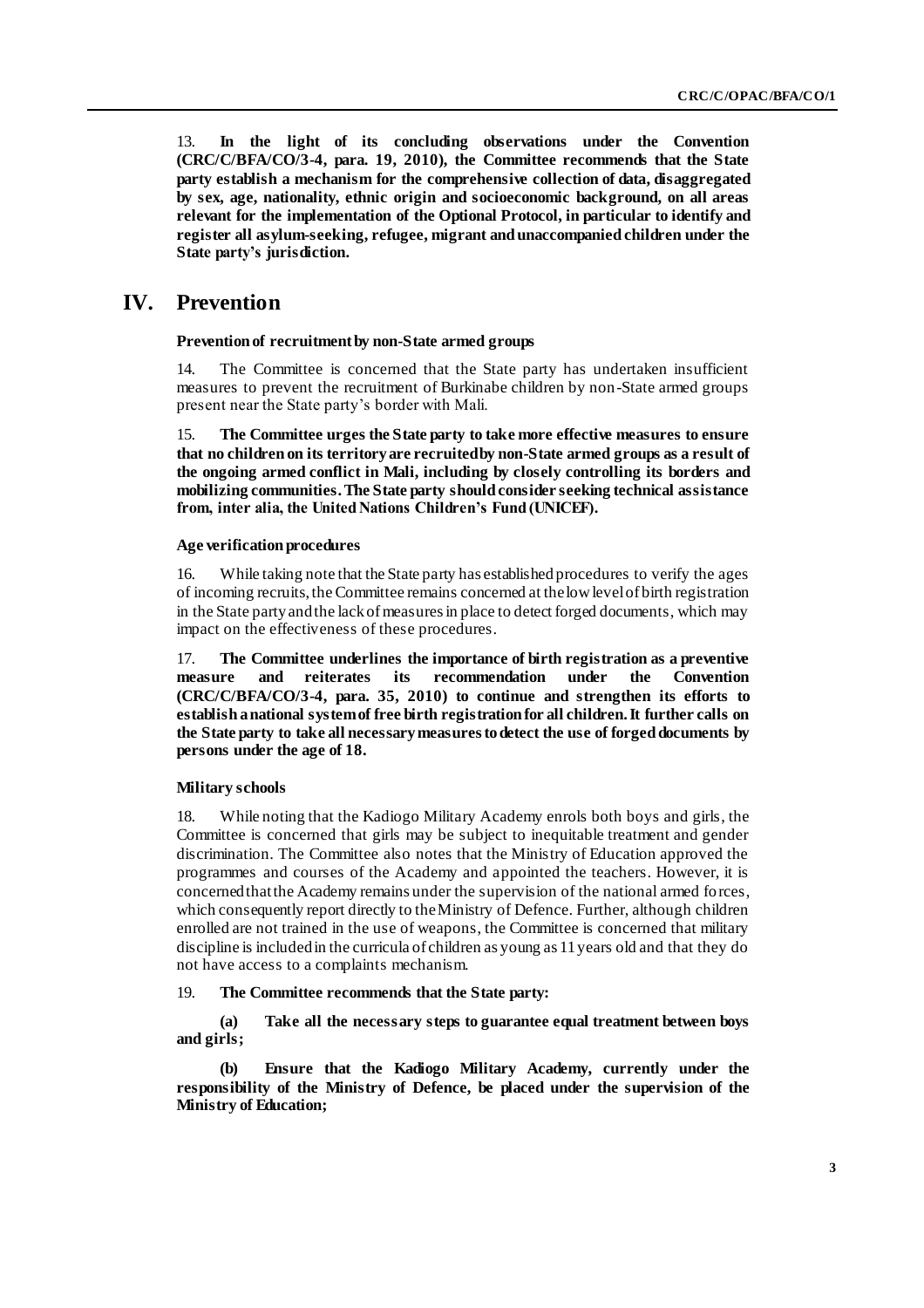**(c) Ensure that children who study in the Kadiogo Military Academy are considered as civilians until they turn 18; and**

**(d) Set up an adequate system to provide children with access to independent and gender-sensitive complaints and investigation mechanisms, which protect boys and girls equally.**

#### **Human rights and peace education**

20. While noting that, pursuant to the reform of the education system undertaken in 2007, courses on civic education and child's rights were introduced into school curricula, the Committee is concerned that there are no programmes to systematically incorporate peace education into school curricula.

21. **With reference to its general comment No. 1 on the aims of education (CRC/GC/2001/1), the Committee recommends that the State party, pursuant to its educational reform, consider including peace education in school curricula at all levels, with special reference to crimes covered by the Optional Protocol.** 

# **V. Prohibition and related matters**

### **Criminal legislation and regulations in force**

22. The Committee notes with appreciation that the State party's legislation, without exceptions and in any circumstances, prohibits the recruitment of persons under the age of 18 years into its national armed forces and that the Criminal Code, Code of Criminal Procedure and Code of Military Justice are being reviewed. The Committee also welcomes the enactment of comprehensive legislation which includes, as war crimes, the conscription or enlistment of children under the age of 18 or their use in hostilities (Act No . 052- 2009/AN of 3 December 2009 enacted in 2010 through presidential decree No. 2009- 894/PRES). However, the Committee is deeply concerned that the State party considers it not to be applicable at present. In addition, the Committee regrets that the State party's legislation does not provide for:

(a) An explicit provision defining the crime of recruitment and use of children under 18 years in the national armed forces in peacetime;

(b) An explicit prohibition and definition of the crimes of recruitment and use of children under 18 years by non-State armed groups and security companies; and

(c) A definition of direct participation in hostilities.

### 23. **The Committee recommends that the State party :**

**(a) Take all necessary measures to effectively enforce Act No. 052-2009/AN of 3 December 2009; and**

**(b) Accelerate the revision process of its Criminal Code with a view to swiftly amending it and include an explicit criminalization of the recruitment and use of persons under 18 years in the national armed forces, non-State armed groups and security companies, attempt, repeat offence and complicity in such acts, as well as a definition of direct participation in hostilities.**

#### **Extraterritorial jurisdiction and extradition**

24. While welcoming that article 15 of Act No. 052-2009/AN of 3 December 2009 enables the State party to establish and exercise universal jurisdiction for the war crimes of conscripting or enlisting children under the age of 18 years, or using them to participate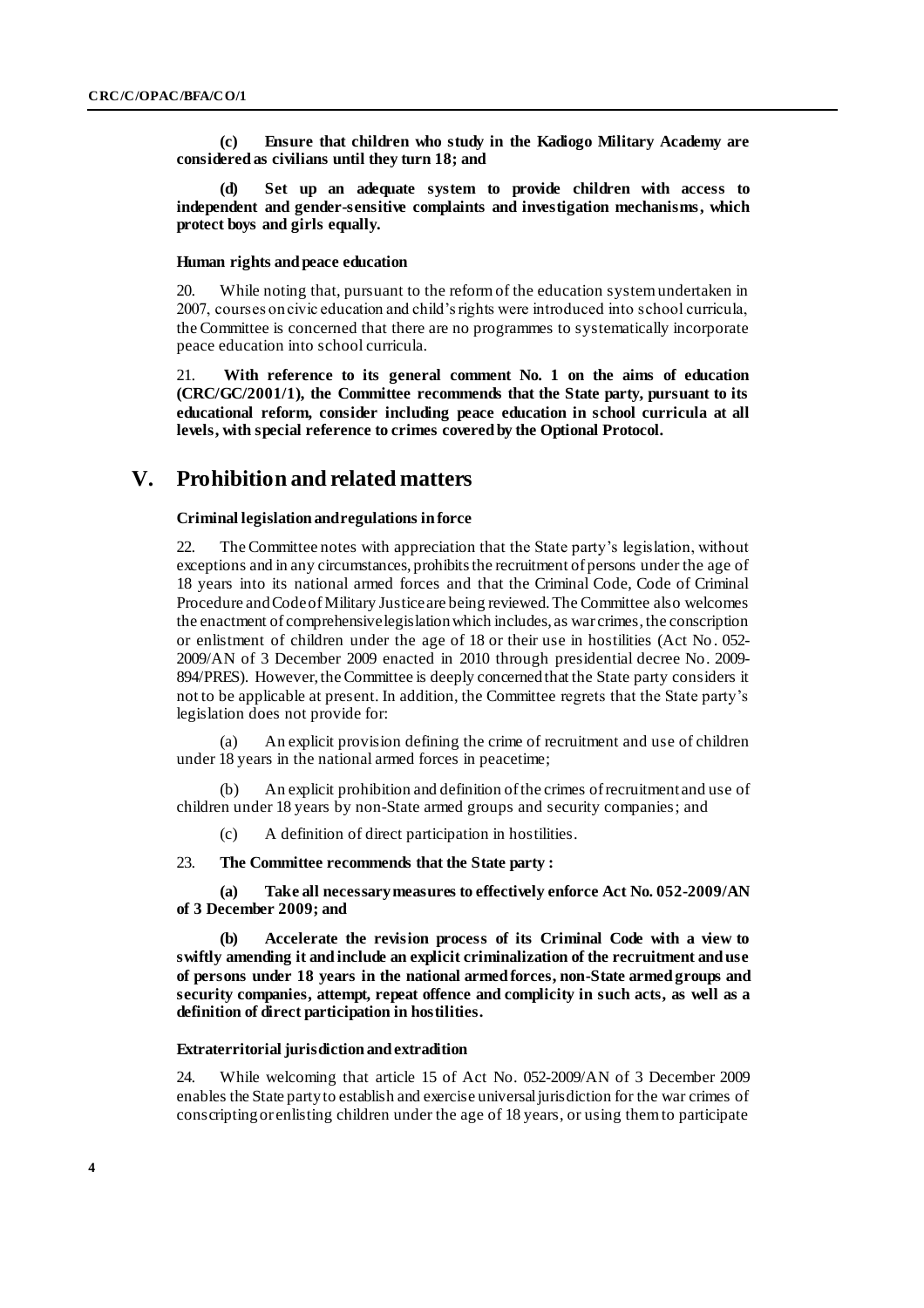directly in hostilities, the Committee regrets the alleged inapplicability of this legislation. The Committee also regrets the State party's position that its judicial cooperation agreements regarding criminal proceedings and extradition are not applicable because acts covered by the Optional Protocol do not amount to criminal offences in the State party. Further, the Committee is concerned that extradition is subject to the double criminality requirement.

### 25. **The Committee urges the State party to:**

**(a) Take all necessary measures to ensure that the State party effectively exercisesits universal jurisdiction regarding crimes covered by the Optional Protocol, including prosecution of perpetrators who may be on its territory as a result of the armed conflict in neighbouring Mali;**

**(b) Consider the acts covered by the Optional Protocol as criminal offences and, as such, include them in extradition agreements; and**

**(c) Repeal the double criminality requirement.**

## **VI. Protection, recovery and reintegration**

### **Measures adopted to protect the rights of child victims**

26. The Committee notes the information provided by the State party that there are no child victims of acts prohibited by the Optional Protocol on its territory. However, in the light of the ongoing conflict in neighbouring Mali which, as acknowledged by the State party delegation, has resulted in an increasing number of asylum-seeking, refugee and migrant children within the State party's jurisdiction, the Committee is concerned about the lack of mechanisms in place for identifying children who might have been recruited or used in armed conflict abroad. The Committee also expresses concern about the lack of awareness in the State party about the need for such identification.

27. **In accordance with its obligations under article 7 of the Optional Protocol, the Committee urges the State party to take all necessary measures to identify children who may have been involved in armed conflict and to:**

**(a) Establish an identification mechanism for asylum-seeking, refugee or migrant children, who may have been involved in armed conflict abroad, and ensure that personnel responsible for such identification are trained on child rights, child protection and child-sensitive interviewing skills;**

**(b) Set up a monitoring mechanism which allows family members to report cases of children who are missing; and** 

**(c) Provide children who have been or may have been involved in armed conflict with appropriate assistance for their physical and psychological recovery and their social reintegration.**

# **VII. International assistance and cooperation**

**International cooperation** 

28. **The Committee notes as positive the State party's contribution to and participation in United Nations and African Union peacekeeping operations. The Committee further recommends that the State party continue and strengthen its cooperation with the International Committee of the Red Cross (ICRC) and with the Special Representative of the Secretary-General for Children and Armed Conflict.**